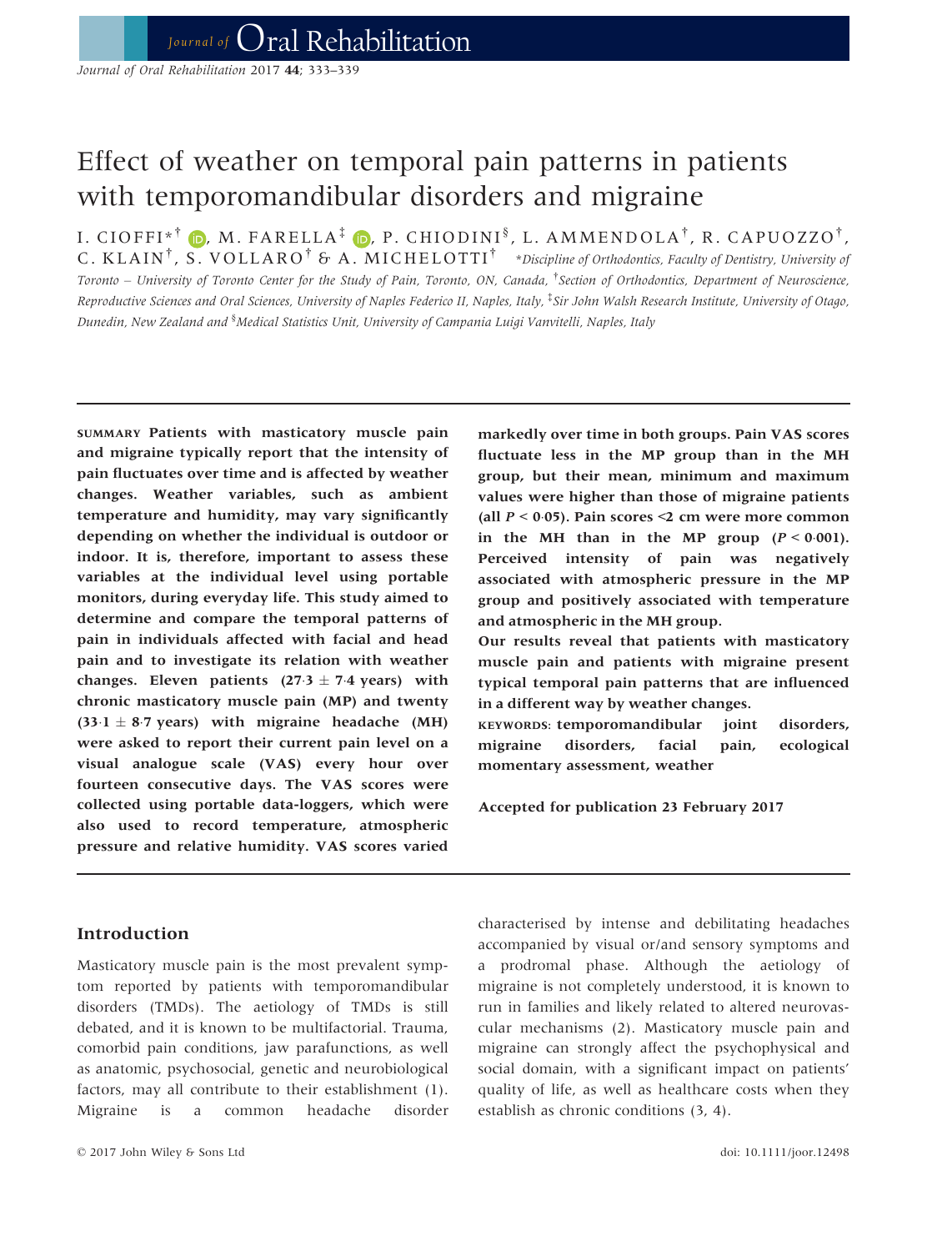Subjects with masticatory muscle pain or migraine typically report fluctuations of pain levels over time (5, 6). Masticatory muscle pain mainly affects jawclosing muscles and often results in masticatory dysfunction (7, 8). Pain is regional, it can be unilateral or bilateral, and is typically perceived around the ear, the angle/body of the mandible and the temporal region. Referral patterns include intra-oral and extraoral areas. Pain has been qualitatively described to be dull, heavy or aching.

Migraine is a recurrent headache disorder manifesting as pain attacks lasting 4–72 h. Typical characteristics of the head pain are unilateral location, pulsating quality, moderate or severe intensity, aggravation by routine physical activity and association with nausea, photophobia and phonophobia. Individuals affected with migraine report episodes of high-intensity pain alternated to pain-free periods (9, 10). Although a set of clear diagnostic criteria is available for both disturbances (8, 11), the clinical assessment of patients with masticatory muscle pain and migraine is often challenging due to common overlapping symptoms and to highly frequent comorbidity (12). As pain symptoms are often reported in similar locations, a differential diagnosis frequently relies on the evaluation of the pain course over time (12). Temporal pain patterns can be evaluated using paper-based diaries or ecological (or electronical) momentary assessment (EMA), an electronic data collection method which permits the participants to report on symptoms close in time (13), thus providing more accurate estimates. Indeed, data are gathered in real time, thus avoiding recall bias and retrospective assessments, which can often occur with a paper-based data collection method (13).

The pain course of subjects suffering from migraine is influenced by weather conditions (14, 15). Possible mechanisms underlying such relationship have been investigated in animal models, where changes in atmospheric pressure and temperature were found to be linked to peripheral vasoconstriction, a local increase in algesic substances and adrenaline with a general decrease in central and peripheral sensory pain thresholds (16). Yet, the possible effects of weather changes on masticatory muscle pain were investigated in a limited number of patients so far (17).

The objectives of this study were (i) to analyse the temporal pain pattern of facial pain in individuals suffering from masticatory muscle pain and migraine using EMA and (ii) to investigate whether and how climate changes affect pain symptoms in these individuals.

A comparison between the temporal profiles of these two conditions may be helpful for clinicians to facilitate a differential diagnosis in the clinical setting. It was hypothesised that migraine and masticatory muscle myalgia present a condition-specific temporal pain profile, and that climate changes influence pain self-reports.

## Material and methods

Consecutive individuals seeking for a consultation at the Section of Temporomandibular Disorders at the University of Naples Federico II, Italy, were screened.

Patients suffering from masticatory muscle pain (DC I – diagnostic criteria for temporomandibular disorders – DC⁄TMD) (8) or migraine according to IHS (International Headache Society) criteria (11) for at least 6 months were invited to participate in the study. Pregnancy, systemic diseases affecting pain perception and a concurrent diagnosis of TMD and migraine were considered as exclusion criteria.

Each participant was provided with a custom-made portable data logger\* to collect pain self-reports and weather variables. The device was set up to record ambient temperature (T, °C), atmospheric pressure (P, hPa) and relative humidity (RH%) every 15 min. It emitted a beep sound every hour from 8.00 am to 800 pm as reminder for surveying the pain. Participants were asked to score the intensity of their current pain using a 10 cm electronic visual analogue scale (VAS) built-in the portable device (left endpoint – no pain; right endpoint – worst pain I can imagine) and confirm their rating by pushing together two buttons located on the left and right side of the device. All participants were asked to use the device for at least two consecutive weeks. Subjects were asked to use painkillers only if strictly necessary and to note in a diary the intake of medications. Each patient was trained for the correct use of the device. All patients signed an informed consent. The protocol was reviewed by the local ethics committee.

The accuracy of the weather sensors was verified by cross-correlating the data collected by the portable device with those collected by a professional

<sup>\*</sup>Meteopain 2.0; STeBI Srl, Aversa, Italy.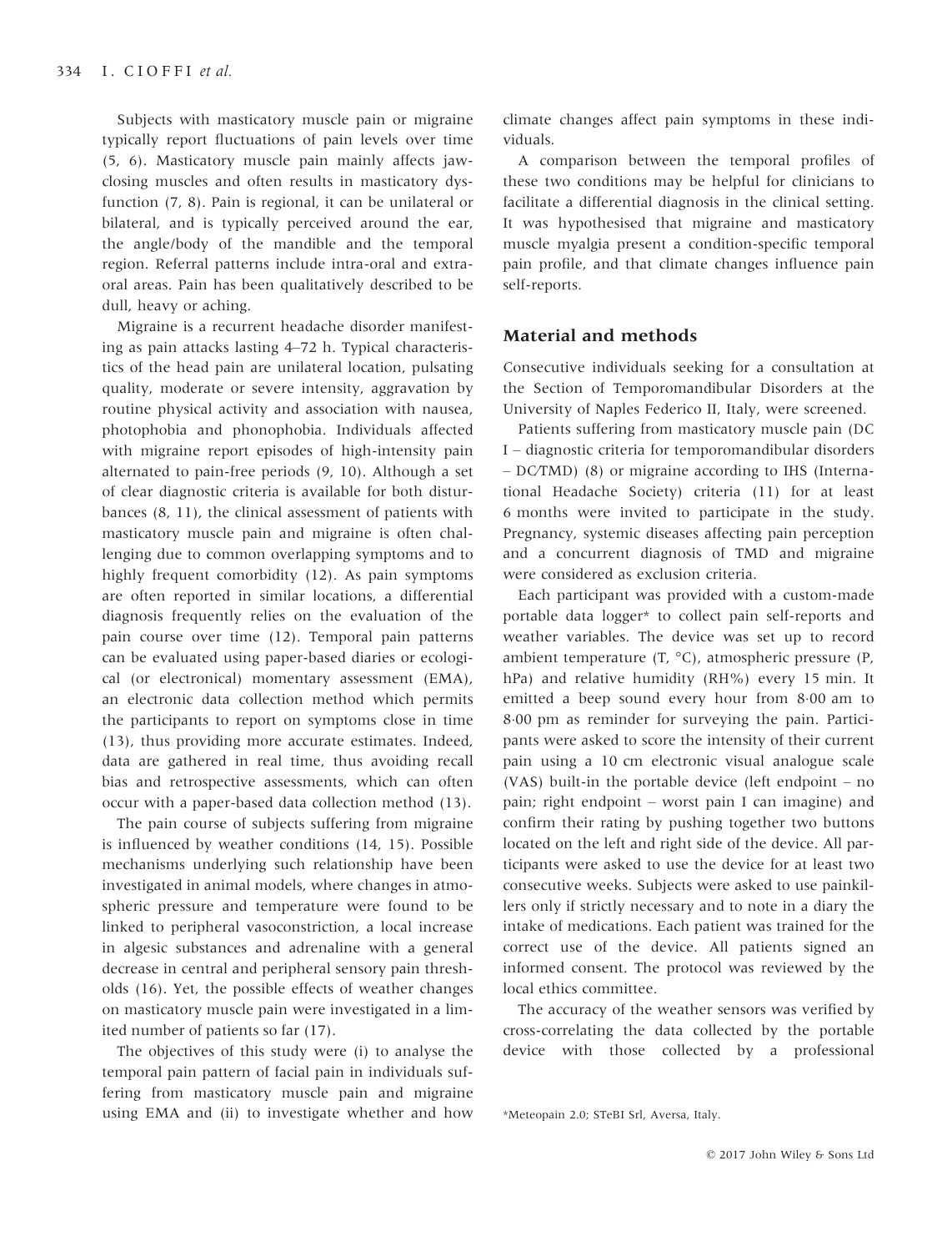meteorological station (University of Naples 'Parthenope') used as reference standard. The data logger was left close to the gold standard local forecast station for 2 weeks (17).

#### Statistical analysis

Visual analogue scale scores were described using means, standard deviations (SD), ranges, coefficients of variation (CV), relative frequencies of pain ratings where VAS scores were less than 2 cm (% low) and mean values of pain ratings where VAS scores was greater than 2 cm (meanHVAS). Comparisons between groups were performed using parametric and nonparametric tests, as appropriate. A mixed model was used to test for a possible relationship between VAS ratings and weather variables, by entering VAS pain scores as dependent variable, and temperature, pressure and humidity as covariates. Data were analyzed using SAS version 9.2 (SAS Institute, Cary, NC, USA).

#### Results

Four patients (three in the MP and one in the MH group) were excluded from the analysis for technical problems during recordings (two data-loggers stopped to emit the beep and two had battery problems during the recordings). Six subjects (three in the MP and three in the MH group) were further excluded because they had over 25% of missing VAS expected observations, and were considered non-compliant. The final sample included 31 patients, 11 (one man, 10 women; mean age  $27.3 \pm 7.4$  years) with TMD/DC I diagnosis (MP) and 20 (three men, 17 women; mean age  $33.1 \pm$ 87 years) suffering from migraine (MH). During the observation period, nine MH subjects had one attack, three had two migraine attacks, six had three, and two had four episodes.

Descriptive statistics for VAS ratings and meteorological variables for both MP and MH groups are reported in Table 1. Examples of facial pain temporal profiles of two subjects from MP and MH groups are given in Fig. 1.

Between-groups differences in VAS ratings are reported in Table 2. MinVAS, maxVAS and meanVAS were significantly greater in the MP than the MH group  $(P \le 0.002)$ . CV and % lowVAS were significantly greater in MH than in MP patients (all  $P \le 0.002$ ). MeanHVAS was greater in MP than in MH individuals

Table 1. Descriptive statistics for pain VAS scores and weather variables – temperature (T,  $^{\circ}$ C), relative humidity (RH, %) and atmospheric pressure (p, hPa) – during the study period

| Group | Variable | Mean   | <b>SD</b> | Minimum | Maximum  |
|-------|----------|--------|-----------|---------|----------|
| MP    | VAS      | 4.3    | 2.3       | 0.0     | 9.6      |
|       | T        | $20-0$ | 2.8       | $8-1$   | 31.3     |
|       | RH       | 53.6   | 9.0       | 27.3    | $80 - 0$ |
|       | р        | 1005.8 | 9.2       | 955.4   | 1032.2   |
| MН    | VAS      | $1-0$  | 1·6       | 0.0     | 9.8      |
|       | Τ        | 20.2   | $3-2$     | $11-1$  | 36.9     |
|       | RH       | 55.5   | 9.3       | $21-4$  | 78.0     |
|       | р        | 1008.8 | 13.5      | 920.6   | $1030-1$ |

 $(P = 0.008)$ . The overall consumption of medication was very low during the study time, and the proportion of medication intake was similar between groups.

Results from the mixed model are reported in Table 3. A significant negative association was found between pain VAS and atmospheric pressure (p) in the MP group ( $P = 0.025$ ). Positive significant associations were found between pain VAS and temperature (T)  $(P = 0.001)$ , and between pain VAS and atmospheric pressure (p)  $(P = 0.027)$  in the MH group. VAS pain was not associated with relative humidity in both pain groups.

### Discussion

EMA methodology was used to monitor the temporal pain pattern in individuals suffering from masticatory muscle pain or migraine and to evaluate the possible influence of weather changes on perceived levels of pain. The more rigorous prospective methodology of EMA (13) allowed collecting pain self-reports and meteorological variables continuously in everyday life settings. As far as we know, this is the first study which compares the temporal profile of pain in patients with TMD and migraine using EMA methodology.

The results show that masticatory muscle pain and migraine pain have distinct temporal profiles and that changes in environmental pressure and temperature affect individual pain response.

Our data show that the average pain intensity of MP individuals was  $4.4 \pm 1.8$  cm and that pain peaked at  $7.6 \pm 1.1$  cm. Also, the computed coefficient of variation  $(0.53)$ , that is the ratio between the standard deviation and the mean, suggests that the variability of pain reports was rather low in these patients. Finally, the relative frequency of VAS scores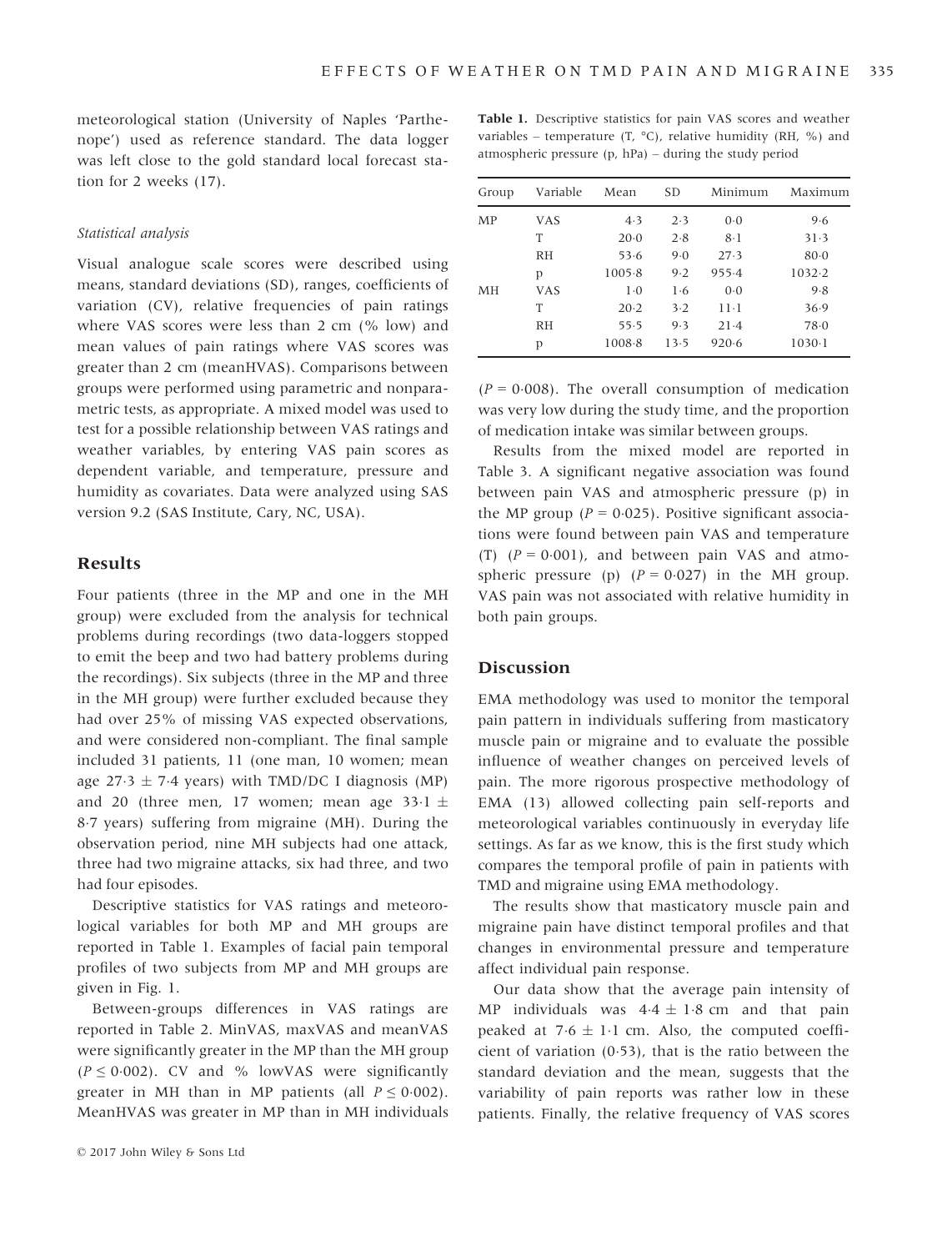

Fig. 1. Pain temporal profile (VAS scores) retrieved by sample individuals suffering from myofascial pain (MP) and migraine (MH). Note the on–off pain patterns (pain alternates with pain-free periods) of the MH patients and the continuous and fluctuating pain patterns of MP patients.

Table 2. Comparisons between VAS scores of MP and MH patients

|                | MP   |           | MН    |           |         |
|----------------|------|-----------|-------|-----------|---------|
|                | Mean | <b>SD</b> | Mean  | <b>SD</b> | P value |
| minVAS         | 1.7  | 1.3       | 0.1   | 0.3       | 0.002   |
| maxVAS         | 7.6  | $1-1$     | 5.3   | 2.5       | 0.002   |
| meanVAS        | 4.4  | 1.8       | $1-2$ | $1-1$     | < 0.001 |
| stdVAS         | 1.4  | (0.3)     | 1.4   | 0.8       | 0.990   |
| C <sub>V</sub> | 0.5  | 0.7       | 1.9   | $1-2$     | 0.002   |
| % lowVAS       | 14%  | 29%       | 73%   | 28%       | < 0.001 |
| meanhVAS       | 4.9  | (0.9)     | 3.7   | $1-2$     | 0.008   |

continuous over time (5, 6), with short-lasting pain-

Table 3. Association between pain VAS scores and meteorological data

| Group | Effect    | Regression<br>coefficient | Standard<br>error | P<br>value |
|-------|-----------|---------------------------|-------------------|------------|
| MP    | Τ         | 0.024                     | 0.024             | 0.320      |
|       | RH        | $-0.008$                  | 0.010             | 0.418      |
| MH    | р         | $-0.026$                  | 0.011             | 0.025      |
|       | T         | 0.058                     | 0.018             | 0.001      |
|       | <b>RH</b> | 0.007                     | 0.006             | 0.257      |
|       | р         | 0.011                     | 0.005             | 0.027      |

Bold type: statistically significant.

free periods. The low frequency of VAS scores <2 cm (% lowVAS) also suggests that pain is most of the

Bold type: statistically significant.  $T =$  ambient temperature;

 $RH =$  relative humidity;  $p =$  atmospheric pressure.

On the other hand, patients with migraine had a greater frequency of VAS scores <2 cm (% lowVAS), amounting to up to three-quarters of the total pain

less than 2 cm (% lowVAS) amounted only to 14% of the total pain reports. All these data support previous reports suggesting that masticatory muscle pain is characterised by moderate pain intensity, and to be time clinically relevant in these individuals.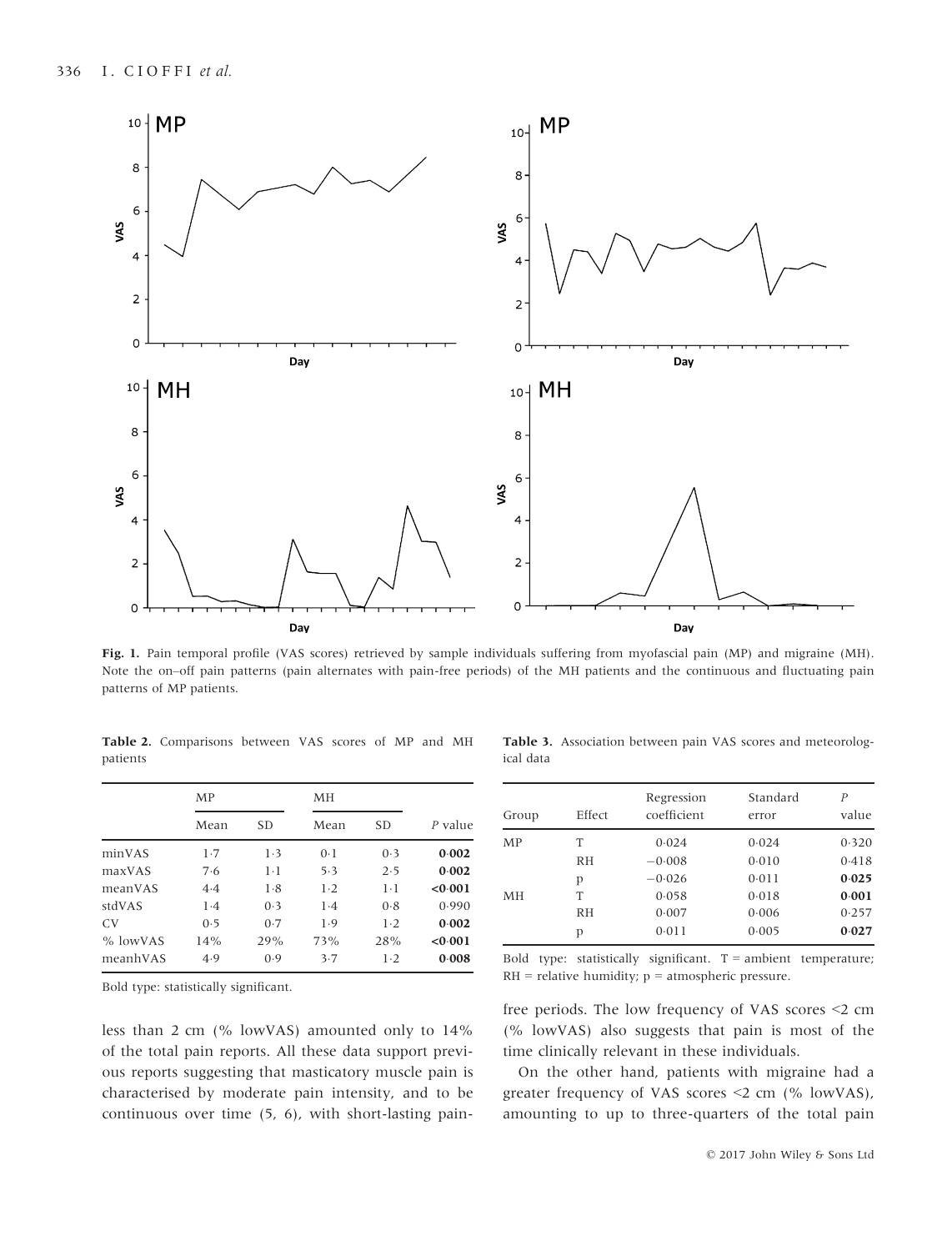reports. Additionally, the CV amounted to  $1.88$ , suggesting that the variability in pain reports was relatively high. These data confirm that individuals affected with migraine alternate pain-free periods to episodes of high-intensity pain (12).

It was also found that the minVAS, the maxVAS, the meanVAS and the meanHVas were higher in MP than MH individuals. The observation that the average pain intensity (meanVAS) found in the MP group was higher than that of the MH group can be explained by the higher frequency of episodes with intensity <2 cm (%lowVAS) found in the latter group. Interestingly, if these episodes are excluded from the analysis, the MP patients had only slightly higher pain intensity than the MH patients. Although statistically significant, this difference is likely to be considered not clinically relevant. This also applies while considering the minVAS. On the other hand, the difference between groups in maxVAS, other than being statistically significant, is of some clinical significance (18). Hence, it appears that the patients with masticatory muscle pain experienced pain peaks of greater intensity than MH individuals. This difference might be explained in some ways. One hypothesis is that TMD muscular pain is more painful than migraine attacks. This observation however is in contrast to what Kelman et al. (19) reported, that is migraine related pain peaks up to 10 of 10 in numeric scales, and to common patients' reports suggesting that migraine attacks are among the worst painful experiences. It could also be argued that MH individuals took more frequently painkillers. But, the frequencies of drug intake were not different between groups. A third explanation for this unexpected finding has to be related to the subjectivity of VAS pain ratings. Indeed, pain reports might be influenced by an emotional component. It might be speculated that a greater intensity of pain peaks in MP subjects could be related to the psychological traits of these patients. Current evidence suggests that TMD pain is associated with depression (20), and that the latter is correlated with greater pain estimates (21) and somatisation (22). However, depression is highly frequent also in people with migraine (23). Hence, depression and somatisation are likely not to explain this finding. Another possibility is that the greater intensity of maximum pain of MP as compared to MH individuals might be partly explained by different pain coping strategies. It is known that both prediction and acceptance of pain

are associated with fewer pain reports (24). Migraine individuals are often aware of the temporal pattern of their pathological condition. In most cases, they can predict their painful attack and prevent the negative experience by acting familial behaviours able to reduce their pain. It is possible that such anticipatory behaviours might have accounted for reduced peak pain reports in MH individuals. This is unlikely to have occurred in individuals suffering from masticatory muscle pain. Finally, the difference between groups in VAS ratings might also be explained by the different pathophysiologic mechanisms related to peripheral and central nociception, and pain modulation.

The results of the current study also reveal a relation between the intensity of pain self-reports and weather variables. The presence of a putative relationship between weather variables and pain has been already investigated on a biological basis (16, 25). It was found that a low-pressure environment worsens pain by promoting the sympathetic activity, which in turn causes local vasoconstriction and ischaemia (25). Low-temperature increases pain through still unclear mechanisms, which include an increase in blood pressure, heart rate and noradrenaline levels (16). A cold environment may also favour the release of peripheral mediators, thus inducing vasoconstriction, local ischaemia and promoting the release of algesic substances by non-neuronal cells (16).

In this study, we found that a decrease in atmospheric pressure corresponded to an increase in VAS pain ratings in MP group. It has been shown that a drop in barometric pressure activates sympathetic nerves and promotes vasoconstriction (25). Reduced blood flow within the masseter affects negatively its metabolism (26) and favours the development of muscular fatigue and pain during sustained jaw muscle contraction (27), which is likely to be very frequent in individuals with TMD (28).

The analysis failed to find an effect of temperature on masticatory muscle pain reports. In an experimental setting, Sato et al. found that injections of hot (48 degrees) isotonic saline into the masseter where not able to determine a significant muscle pain, while hot solutions (48 degrees) of glutamate were able to increase participants pain reports as compared to cold and neutral solutions (29). After the injection, the local temperature increase was about 6 degrees in 10 s. These findings suggest that large and immediate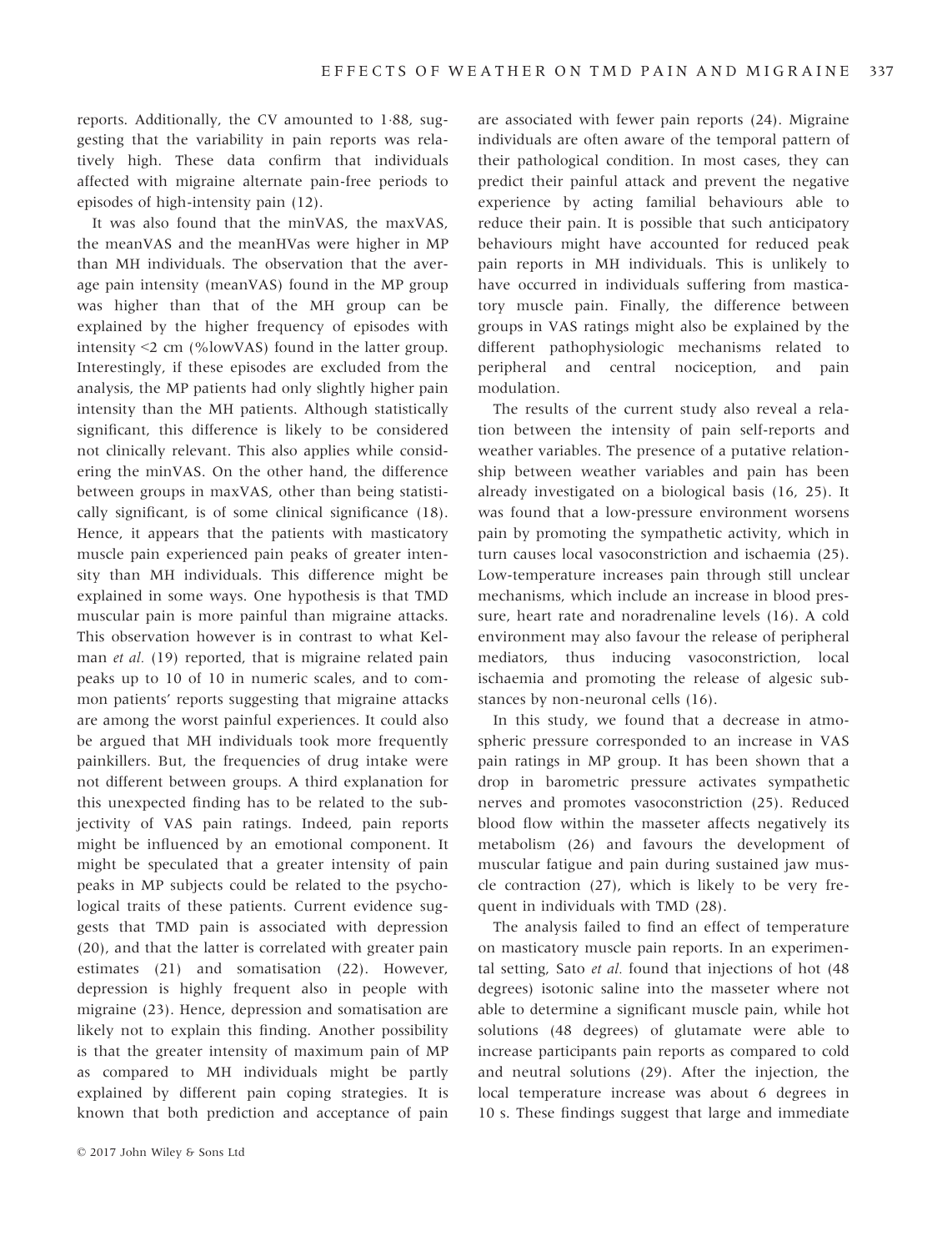temperature changes within the masseter muscle can affect pain sensitivity. It is possible that in the current study, the variation of environmental temperature was not immediate and was not detected by muscular nociceptors because of other mechanisms that could have occurred to reduce the local temperature (e.g. sweating).

We also found that an increase in temperature and atmospheric pressure corresponded to increased pain ratings in MH patients. Migraineurs are more sensitive to various environmental stimuli than individuals without migraine. However, only in some migraineurs a significant weather sensitivity could be observed (15). Recently, Scheidt et al. (30) reported that both increases and decreases in temperature led to an increase of migraine attack reports. Zebenholzer *et al.* (15) reported that high pressure increased the risk of getting headache reports. Nonetheless, most of the medical literature regarding migraine triggers consists of studies performed using patient interviews and surveys, and it is often subjected to recall and selection bias that makes difficult further comparisons. The high variability of findings, probably due to the differences in study sample and study designs, makes it difficult to draw any consistent conclusion.

We found a positive association between migraine pain levels and atmospheric pressure. This is contrary to our expectation as anecdotal observations indicate that the low atmospheric pressure associated with high altitude may trigger migraine symptoms. However, a previous study suggested that high-altitude headache might be caused by hypoxia rather than low atmospheric pressure (31, 32). In our MH sample, the atmospheric pressure ranged from 920.6 to 10301 hPa, and it ranged from 9554 to 10322 hPa in the MP group. According to the hypsometric curves, these values correspond to altitudes up to 800 m above sea level (9206 hPA). The concentration of oxygen at this altitude levels is only minimally affected. It is therefore likely that other mechanisms may account to explain the positive relationship between pain scores and atmospheric pressure. For instance, good weather related to high atmospheric pressure may have positively affected mood (33), thus contributing to alleviate pain (34).

This study has some limitations. First, it included a small number of participants and the allocation to study groups was not stratified by gender. However, the limited number of male individuals (1/11 in the MH group, and 3/20 in the MP group) has likely not affected the results. Second, the dropout rate was greater in MP than in MH group. However, as the devices were randomly assigned to participants, it is likely that the greater incidence of technical problems in the MP group may have occurred by chance. Third, the current study did not account for psychological personality traits that might be responsible for interindividual differences in pain ratings. Fourth, it did not analyse other environmental factors that may trigger migraine attacks. Finally, as the study was conducted in a Dental Clinic, it may be possible that the population of migraineurs investigated could have had a less severe pain complaint and impairment than other patients referred to specialty clinics.

In conclusion, the present study suggests that chronic masticatory muscle pain and migraine present typical time-related profiles that can be influenced by climate changes. Further studies are needed to test the pathophysiological mechanisms responsible for the relation between facial pain, due to temporomandibular disorders or migraine, and climate changes.

### Acknowledgments

We thank Dr. Roberta Borrelli and Dr. Alfonso Tessitore for providing assistance in data collection. We are grateful to STeBI s.r.l. (Aversa) for technical assistance. The research was supported by the Italian Ministry of Education and Research (MIUR) through a research grant (PRIN prot. 20088FJFBL). The authors declare that they have no conflict of interests.

### References

- 1. Slade GD, Ohrbach R, Greenspan JD, Fillingim RB, Bair E, Sanders AE et al. Painful temporomandibular disorder: decade of discovery from OPPERA studies. J Dent Res. 2016;95: 1084–1092.
- 2. Galletti F, Cupini LM, Corbelli I, Calabresi P, Sarchielli P. Pathophysiological basis of migraine prophylaxis. Prog Neurobiol. 2009;89:176–192.
- 3. Cioffi I, Perrotta S, Ammendola L, Cimino R, Vollaro S, Paduano S et al. Social impairment of individuals suffering from different types of chronic orofacial pain. Prog Orthod. 2014; 15:27.
- 4. Bigal ME, Lipton RB, Stewart WF. The epidemiology and impact of migraine. Curr Neurol Neurosci Rep. 2004;4: 98–104.